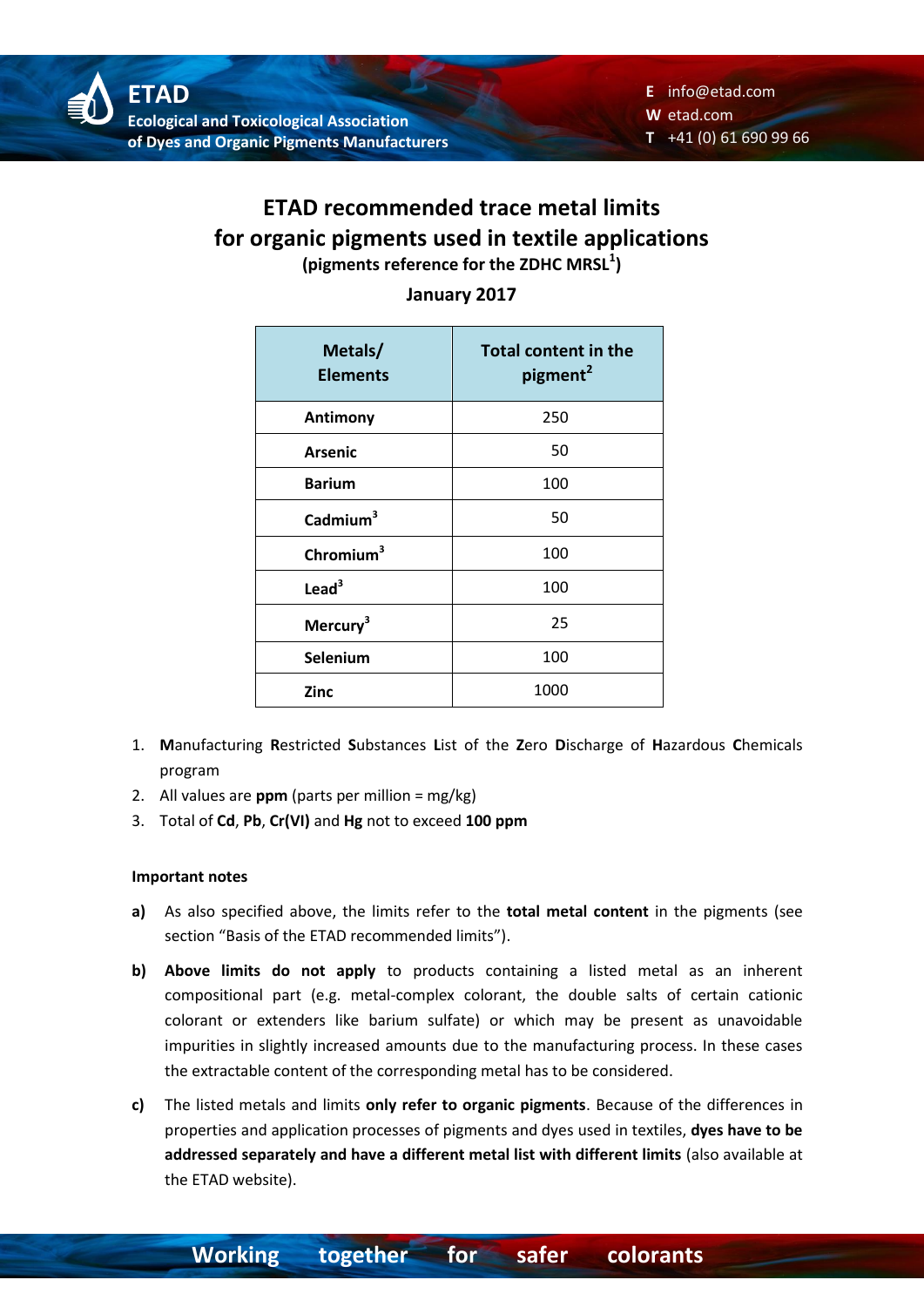## **Trace metal impurities in organic pigments**

# **Regulatory requirements and rationale of ETAD's trace metal limit recommendations**

#### **Introduction**

The question of the presence of certain trace metal impurities in organic colorants and their potential impact on the environment including human health in critical consumer applications is a persistent point of discussion. For the specific case of dyes used in textile applications, ETAD has established for its companies mandatory limits in a separate document. As regards **organic pigments used in textile applications**, this document lines out ETAD's position and commitments to this topic.

#### **Definition**

Trace metal impurities normally refer to ionic metal impurities in the colorant. In practice however, the analytical procedures commonly used encompass both, the free metal and the ionic metal content. It should be noted here that **metals which are intentional constituents of metal complex or laked colorants are not to be regarded as metal impurities**.

#### **Origin**

Several sources may contribute to the trace metal impurities, e.g.:

- Impurities in reactants or raw materials;
- Use of metal catalysts or reactants;
- Corrosion of manufacturing plant equipment.

#### **Requirements**

Information on trace metal impurities in colorants may be required for a variety of reasons, e.g.

- Compliance with consent limits for aqueous effluent may require monitoring and reduction of all possible sources of such metals;
- Need to certify that products comply with the requirements of various eco-labelling schemes;
- Need to provide information to customers concerning trace metals in colorants in order to support the value chain to meet requirements of CONEG and Packaging and Packaging Waste Directive 94/62/EC: Sum of total Cd, Pb, Cr (VI), Hg content in packaging not to exceed 100 ppm.
- Need to certify that products comply with purity criteria as laid down in food contact materials regulations.
- Reporting requirements for other reasons.